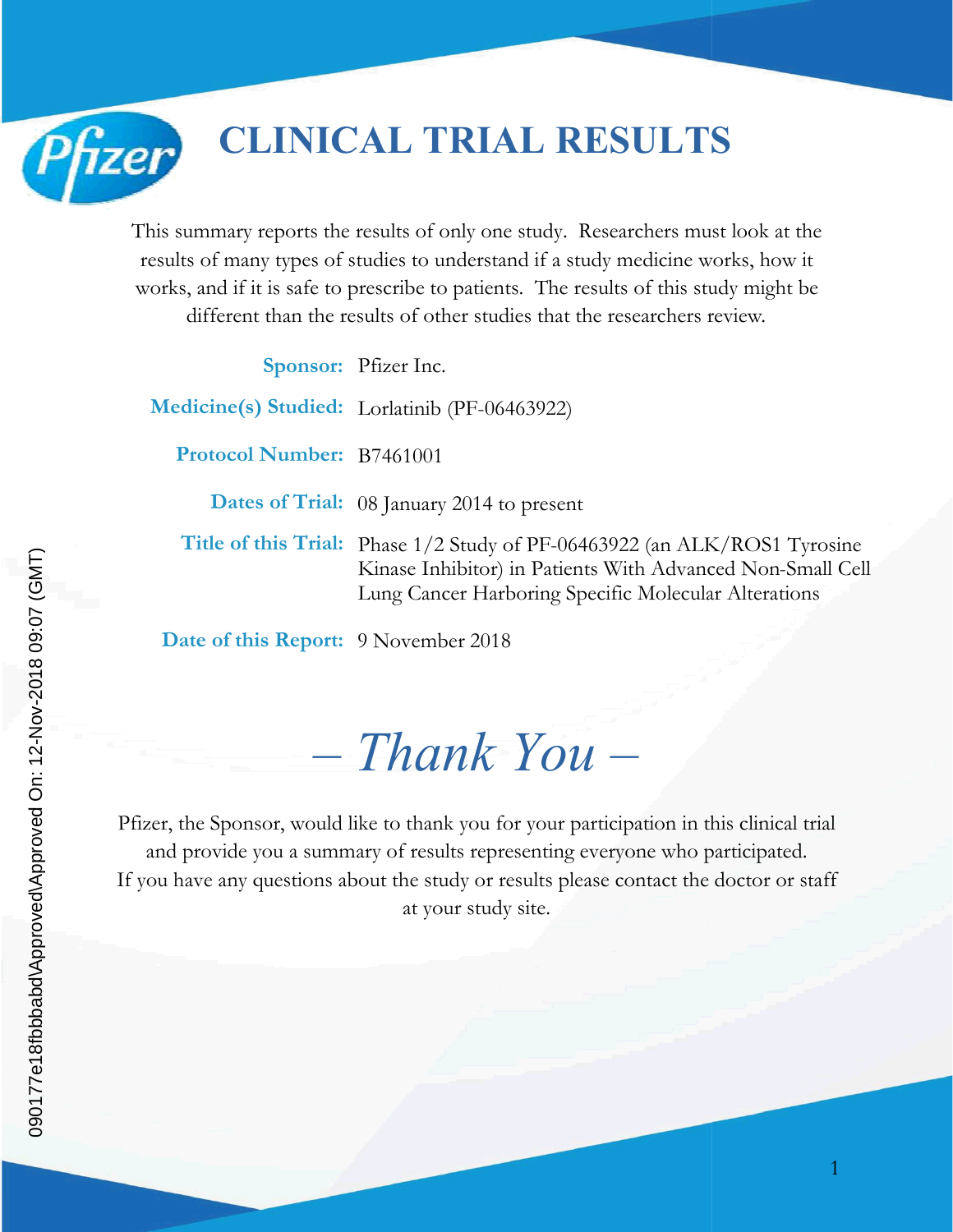# **WHY WAS THIS STUDY DONE?**

Lung cancer is the name for cancer that starts in the lungs. Non-small cell lung cancer (NSCLC) is the most common type of lung cancer. Some patients have NSCLC that is referred to as "ALK-positive" or "ROS1-positive". These patients have changes in their genes that can cause cancer cells to grow.

The Sponsor is developing an investigational medicine called lorlatinib to treat ALK-positive and ROS1-positive lung cancers. There are certain proteins called "kinases" that help cancer cells to grow. As they grow, the cancer cells can form into a tumor and spread to other parts of the body, such as the brain. Lorlatinib may be able to block kinases, potentially reducing tumor size and stopping ALK-positive and ROS1-positive lung cancers from being able to grow and spread. Lorlatinib is known as an "ALK-inhibitor" medication.

This was the first study to test lorlatinib in humans. At the time this study began, lorlatinib was not approved for use outside of research studies. Since that time, lorlatinib has been approved in the United States for certain patients.

The researchers wanted to learn more about the effects of lorlatinib, and to find the correct dose for treating ALK-positive and ROS1-positive lung cancer patients. This study was divided into 2 parts: phase 1 and phase 2.

The purpose of the study was to answer the following questions:

 **For phase 1, what "dose-limiting toxicities" did patients have at each dose during their first treatment cycle?**

"Dose-limiting toxicities" (DLTs) are certain medical problems caused by taking lorlatinib which require the patient to lower the dose or stop taking the medicine (permanently or temporarily). DLTs can be many things, and may include, for example, fever with a low count of white blood cells or swelling in the pancreas.

 **For phase 2, how many patients would have a reduction in tumor size after taking lorlatinib?**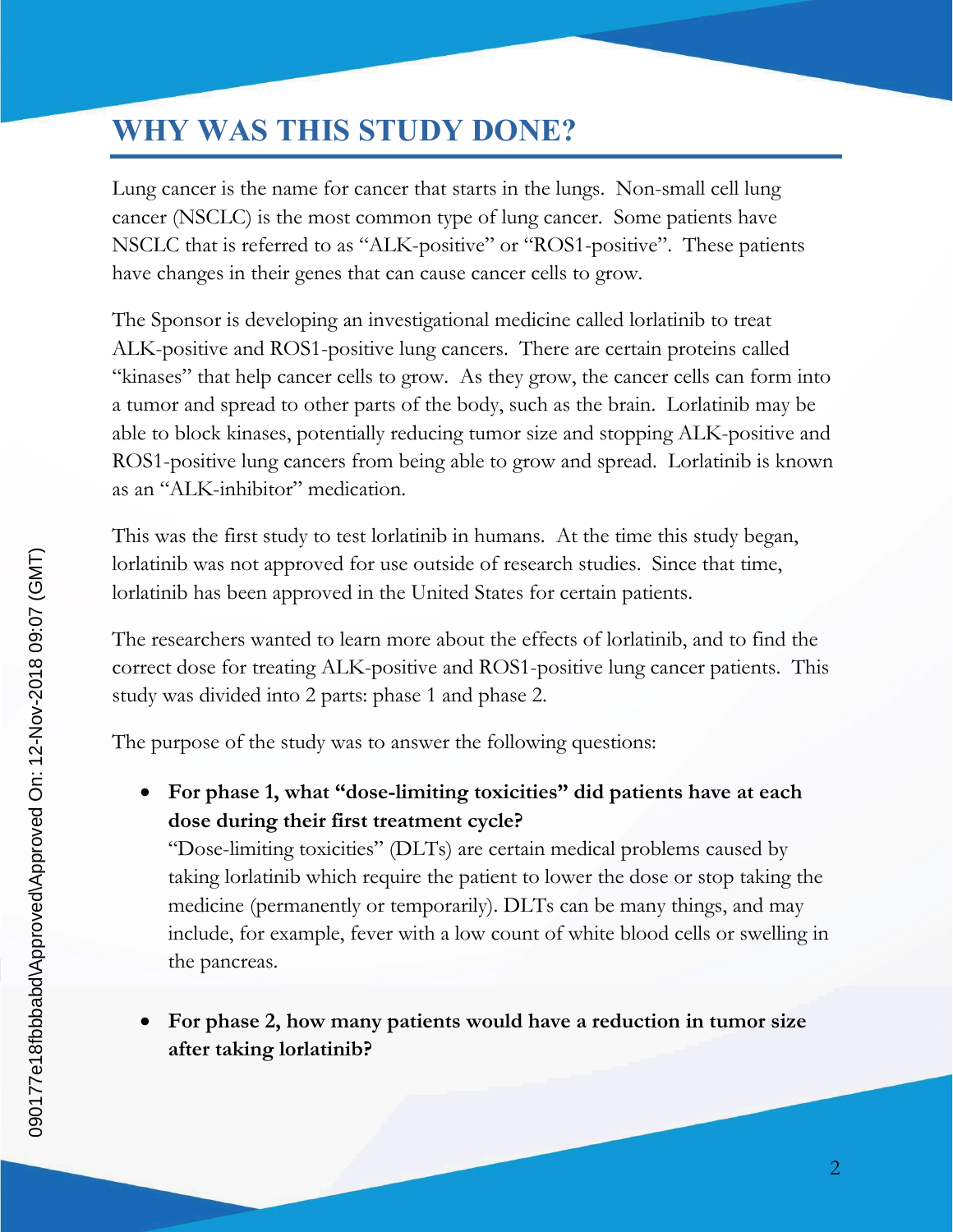## **WHAT HAPPENED DURING THE STUDY?**

A total of 54 patients with ALK-positive or ROS1-positive NSCLC joined phase 1 of the study. 32 patients (59%) were women and 22 patients (41%) were men.

For phase 1, researchers wanted to find the right dose for treating NSCLC. Patients entered the study in small groups of 3 to 17 patients. Each group was given a different dose of lorlatinib, and the patients were watched closely for any medical problems. The doses for each group ranged from 10 mg to 200 mg lorlatinib given either once a day or twice a day. Patients took lorlatinib in "cycles" that lasted 21 days.

There was no specific amount of time that patients were required to stay in phase 1 of the study. Of the 54 patients who started the study, 19 patients were still in the study as of March 2017. 35 patients left the study by their own choice, because of a medical problem, or because a doctor decided it was best for a patient to stop the study.

After researchers decided on the correct dose of lorlatinib (100 mg once a day), they started phase 2 of the study. A total of 275 patients joined phase 2. 157 patients (57%) were women and 118 patients (43%) were men. All patients were between the ages of 19 and 85 years old.

For phase 2, patients were placed in groups based on what type of NSCLC they had and what treatments they'd already tried. Some of the patients in this study had already taken chemotherapy, an ALK-inhibitor medicine called crizotinib, or other ALK-inhibitor medicines. Patients were assigned to the following treatment groups:

- Group 1: Patients with ALK-positive cancer and no previous treatments.
- Group 2: Patients with ALK-positive cancer who got worse despite taking crizotinib.
- Group 3: Patients with ALK-positive cancer who got worse despite taking crizotinib and chemotherapy.
- Group 4: Patients with ALK-positive cancer who got worse despite taking 1 prior ALK-inhibitor medication different from crizotinib. These patients may also have had chemotherapy.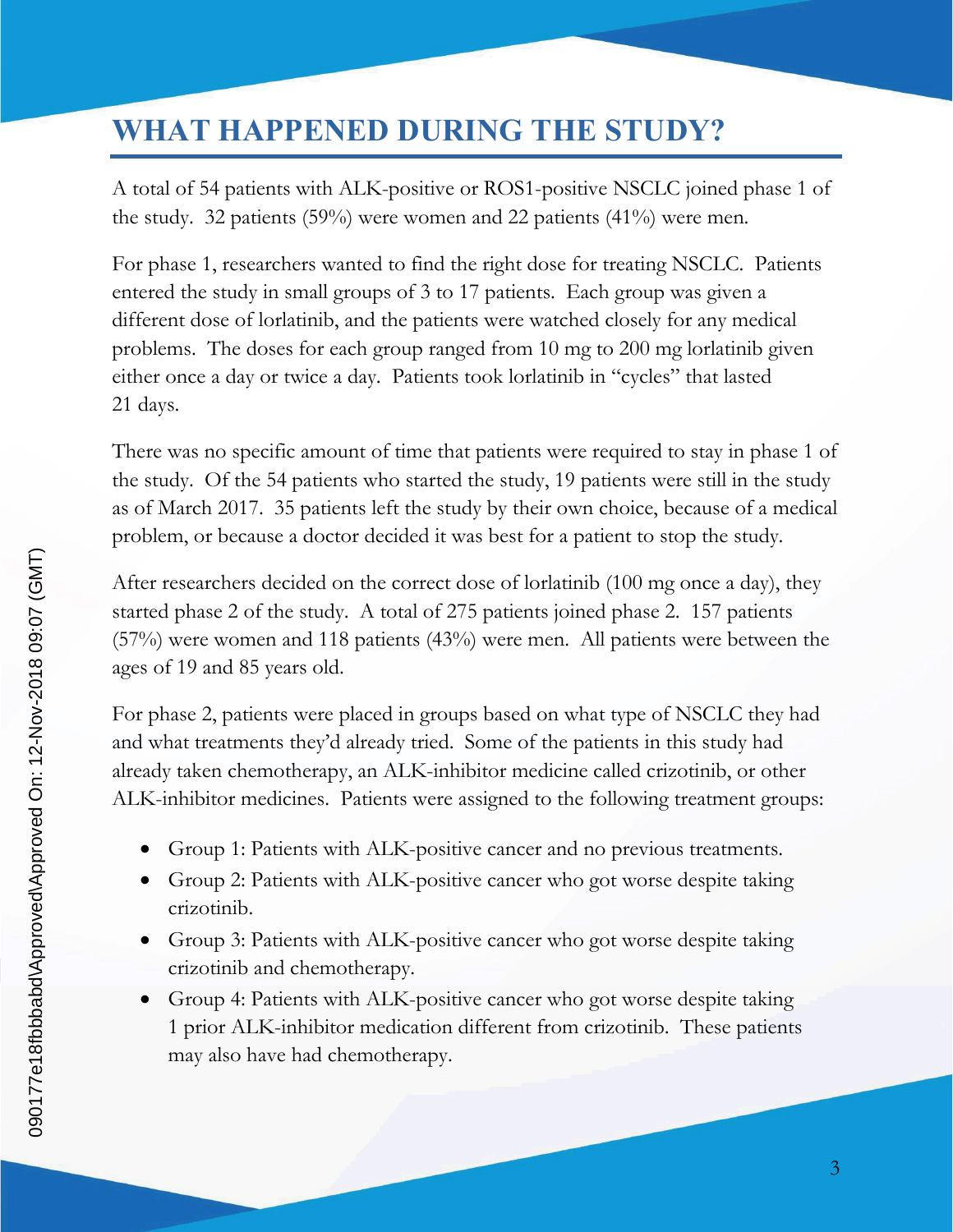- Group 5: Patients with ALK-positive cancer who got worse despite taking 2 prior ALK-inhibitor medications. These patients may also have had chemotherapy.
- Group 6: Patients with ALK-positive cancer who got worse despite taking 3 prior ALK-inhibitor medications. These patients may also have had chemotherapy.
- Group 7: Patients with ROS1-positive cancer. These patients may or may not have had previous treatments.

During phase 2, all patients took 100 mg of lorlatinib once each day. They took lorlatinib in treatment cycles of 21 days. Patients were watched closely for any medical problems and to see how lorlatinib was working.

There was no specific amount of time that patients were required to stay in phase 2 of the study. Of the 275 patients who started this phase of the study, 157 patients were still in the study as of March 2017. 118 patients left the study by their own choice, because of a medical problem, or because a doctor decided it was best for a patient to stop the study.

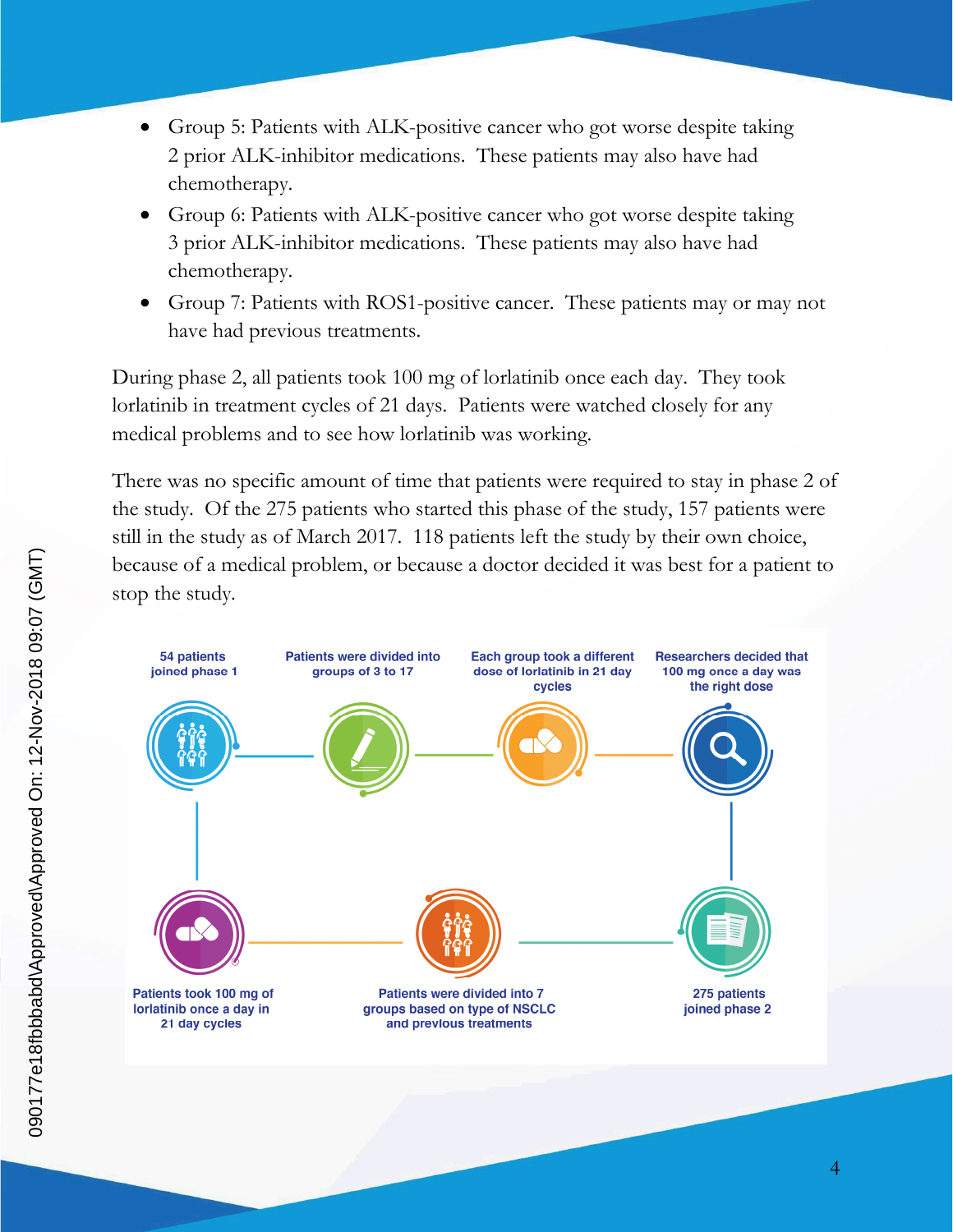Patients joined the study at 1 of 47 centers in Asia, Australia, Europe, and North America. The study began in January 2014, and was still ongoing as of November 2018. This report is a summary of the study results up to March 2017.

#### **WHAT WERE THE RESULTS OF THE STUDY?**

## **For phase 1, what "dose-limiting toxicities" did patients have at each dose during their first treatment cycle?**

During phase 1, researchers wanted to find the correct dose of lorlatinib for treating patients with NSCLC. To find the correct dose, the researchers needed to know how many patients in each dose group had a DLT during their first 21-day treatment cycle, and what the DLTs were.

There was 1 patient who had a DLT. This patient took 200 mg of lorlatinib once a day. However, most of the patients who took either 150 mg or 200 mg of lorlatinib once a day had other medical problems that caused them to temporarily stop or lower their dose of lorlatinib. Using this information, the researchers decided that 100 mg once a day was the correct lorlatinib dose for treating patients with NSCLC.

#### **For phase 2, how many patients had a reduction in tumor size after taking lorlatinib?**

For phase 2, there were patients in each treatment group who showed a reduction in tumor size after taking lorlatinib. The average results were different for each treatment group, with 33% to 90% of patients in the treatment groups showing a reduction in tumor size. The chart on the following page shows the results for each treatment group.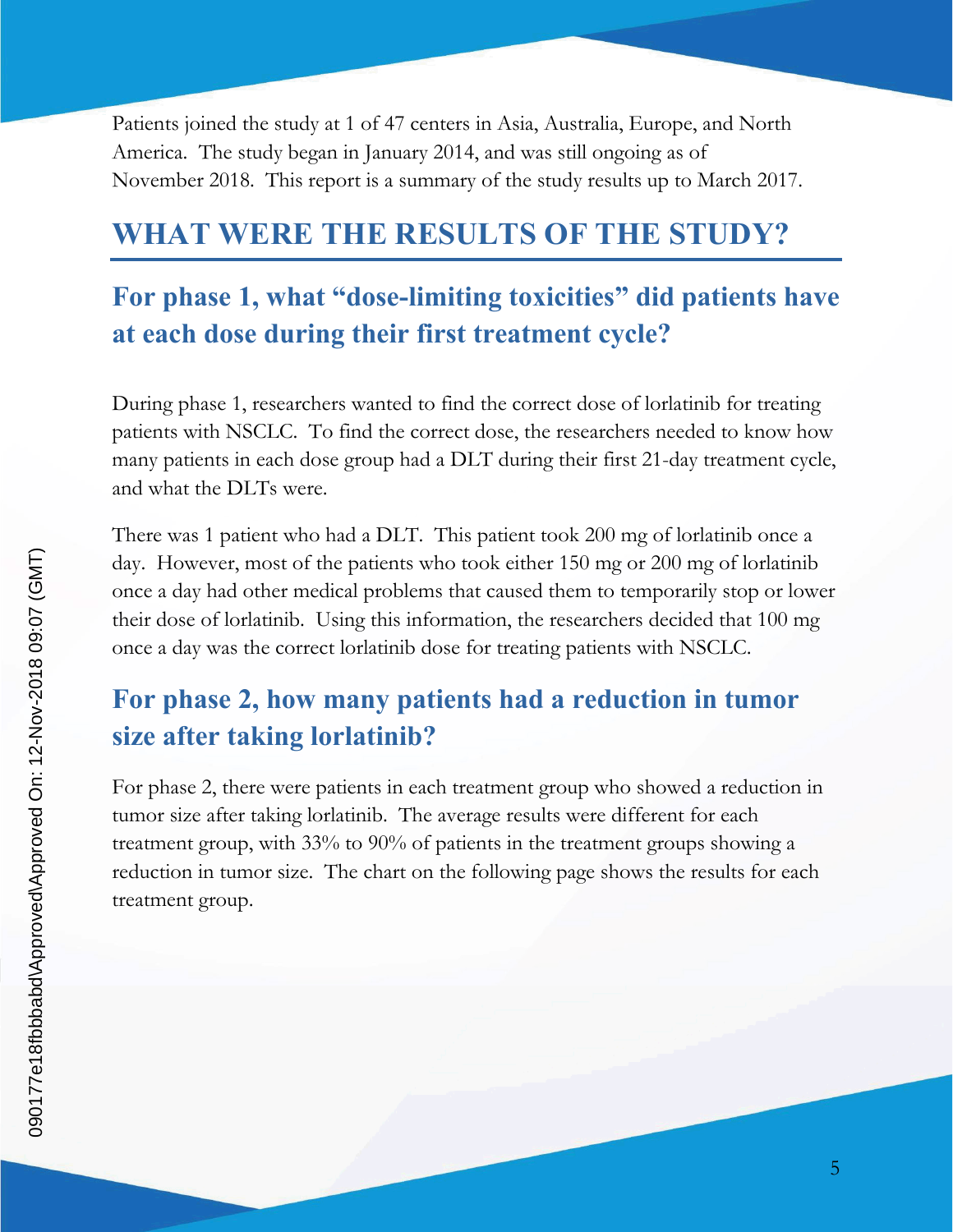

The researchers also wanted to know if lorlatinib would help patients with NSCLC that had spread to the brain. There were patients in each treatment group who showed a reduction in brain tumor size after taking lorlatinib. The average results were different for each treatment group, with 40% to 75% of patients in the treatment groups showing a reduction in brain tumor size. The chart on the following page shows the results for each treatment group.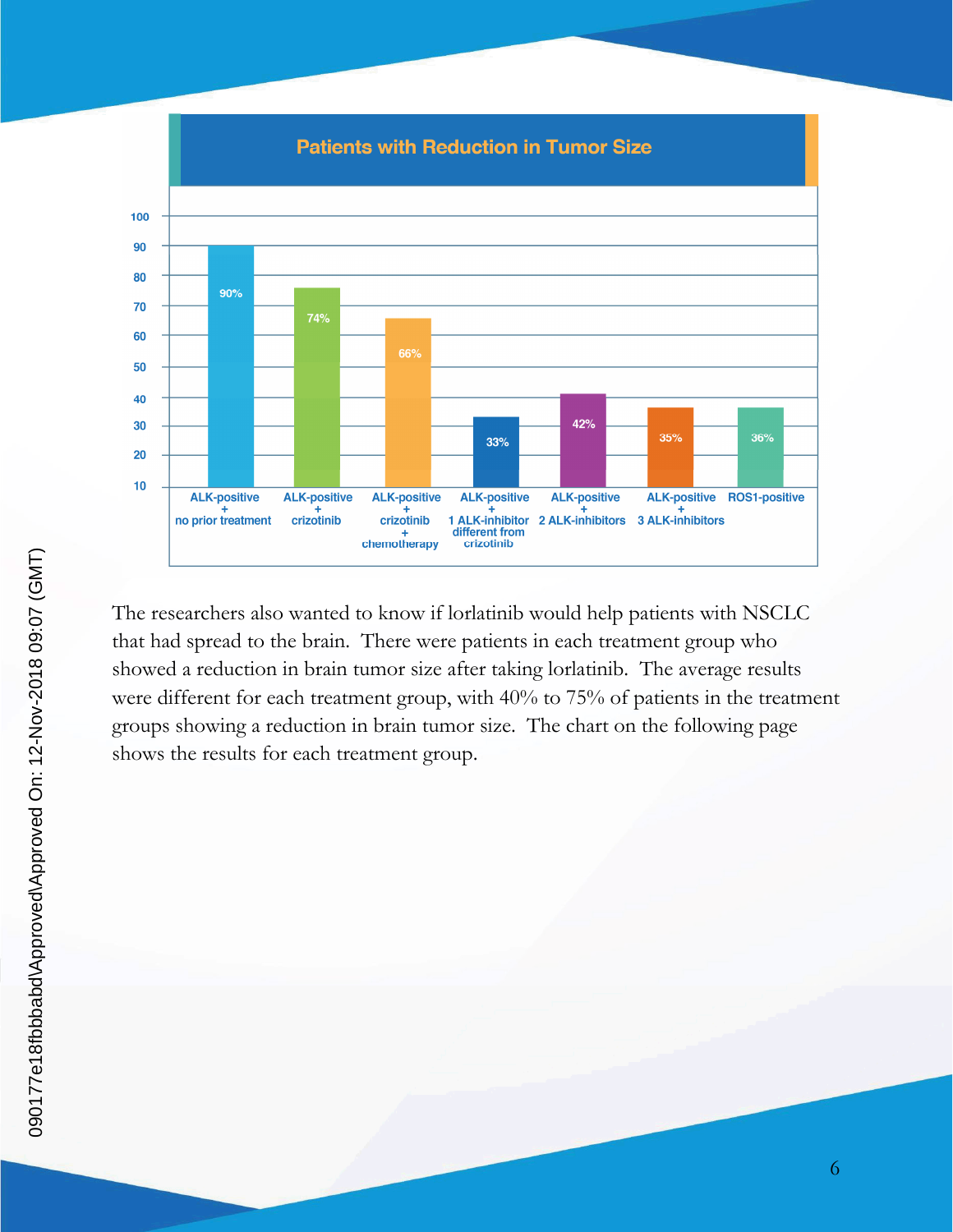

This does not mean that everyone in this study had these results. Other studies may produce different results, as well. These are just some of the main findings of the study, and more information may be available at the websites listed at the end of this summary.

## **WHAT MEDICAL PROBLEMS DID PATIENTS HAVE DURING THE STUDY?**

The researchers recorded any medical problems the participants had during the study. Participants could have had medical problems for reasons not related to the study (for example, caused by an underlying disease or by chance). Or, medical problems could have been caused by a study treatment, or by another medicine the participant was taking. Sometimes the cause of a medical problem is unknown. By comparing medical problems across many treatment groups in many studies, doctors try to understand what the side effects of an experimental drug might be.

During phase 1 of the study, all 54 patients (100%) had at least 1 non-serious medical problem (that means a medical problem that is not life-threatening, does not cause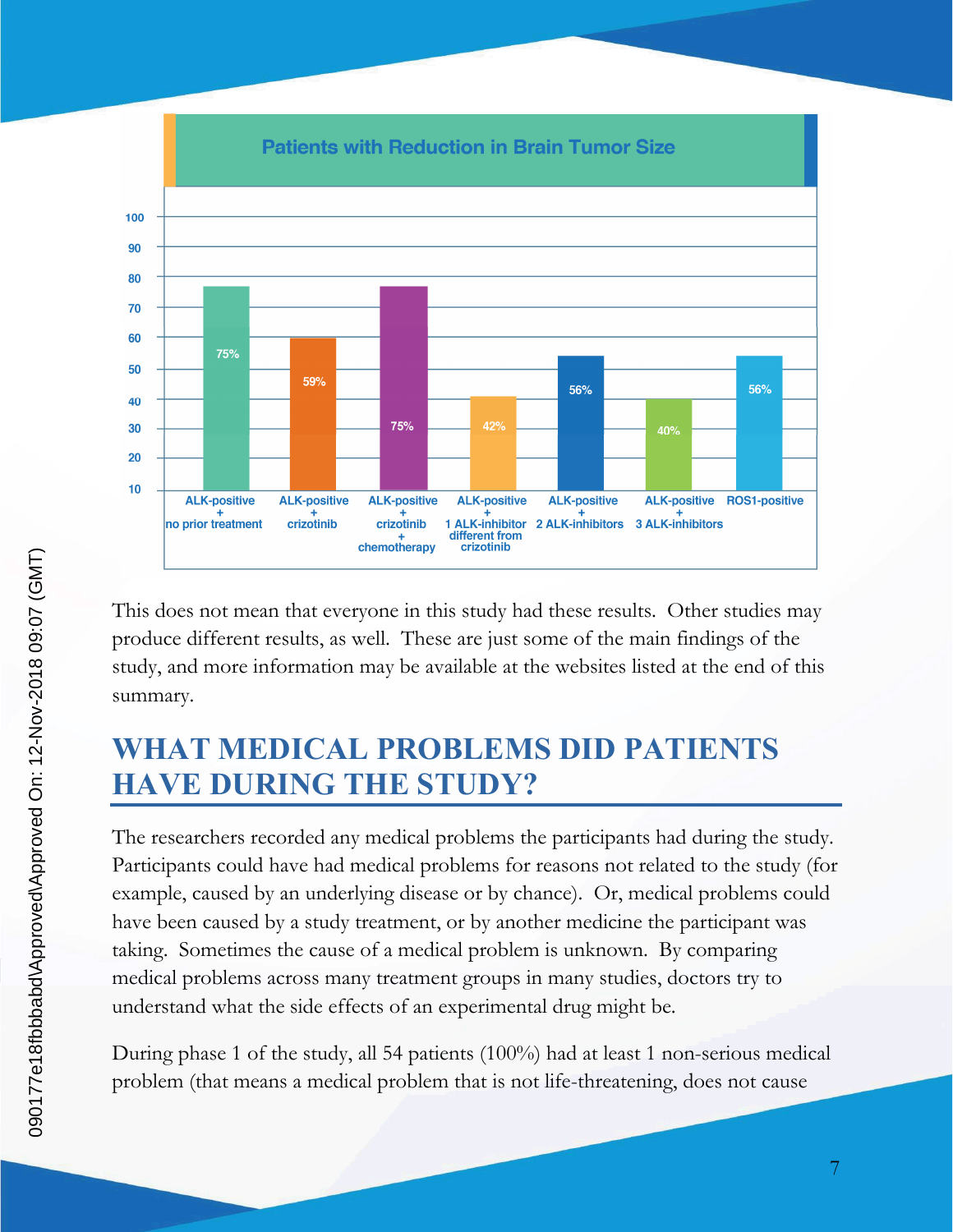lasting problems, or does not need hospital care). A total of 5 patients (9%) in phase 1 left the study due to medical problems. The most common non-serious medical problems reported during phase 1 are listed below.

## **Most Common Non-Serious Medical Problems During Phase 1 (Reported by More Than 5% of Patients)**

| <b>Medical Problem</b>                   | Lorlatinib<br>(54 Patients treated) |
|------------------------------------------|-------------------------------------|
| Swelling/fluid retention                 | 40 (74%)                            |
| <b>High cholesterol</b>                  | 31 $(57%)$                          |
| Nerve damage                             | 24 (44%)                            |
| Low number of red blood cells            | 17 $(31\%)$                         |
| Feeling tired                            | 17 $(31\%)$                         |
| High level of a type of fat in the blood | 17 $(31%)$                          |
| <b>Respiratory tract infection</b>       | 16 $(30\%)$                         |
| Back pain                                | 14 $(26\%)$                         |
| Diarrhea                                 | 13(24%)                             |
| Constipation                             | 11 $(20\%)$                         |
| <b>Trouble breathing</b>                 | 11 $(20\%)$                         |
| Headache                                 | 11 $(20\%)$                         |
| Pain in joint                            | 11 $(20\%)$                         |
| <b>Nausea</b>                            | 10(19%)                             |
| <b>Feeling weak</b>                      | 10(19%)                             |
| Ringing in ears                          | 9(17%)                              |
| Vomiting                                 | 9(17%)                              |
| Cough                                    | 9(17%)                              |
| <b>Cognitive disorder</b>                | 8(15%)                              |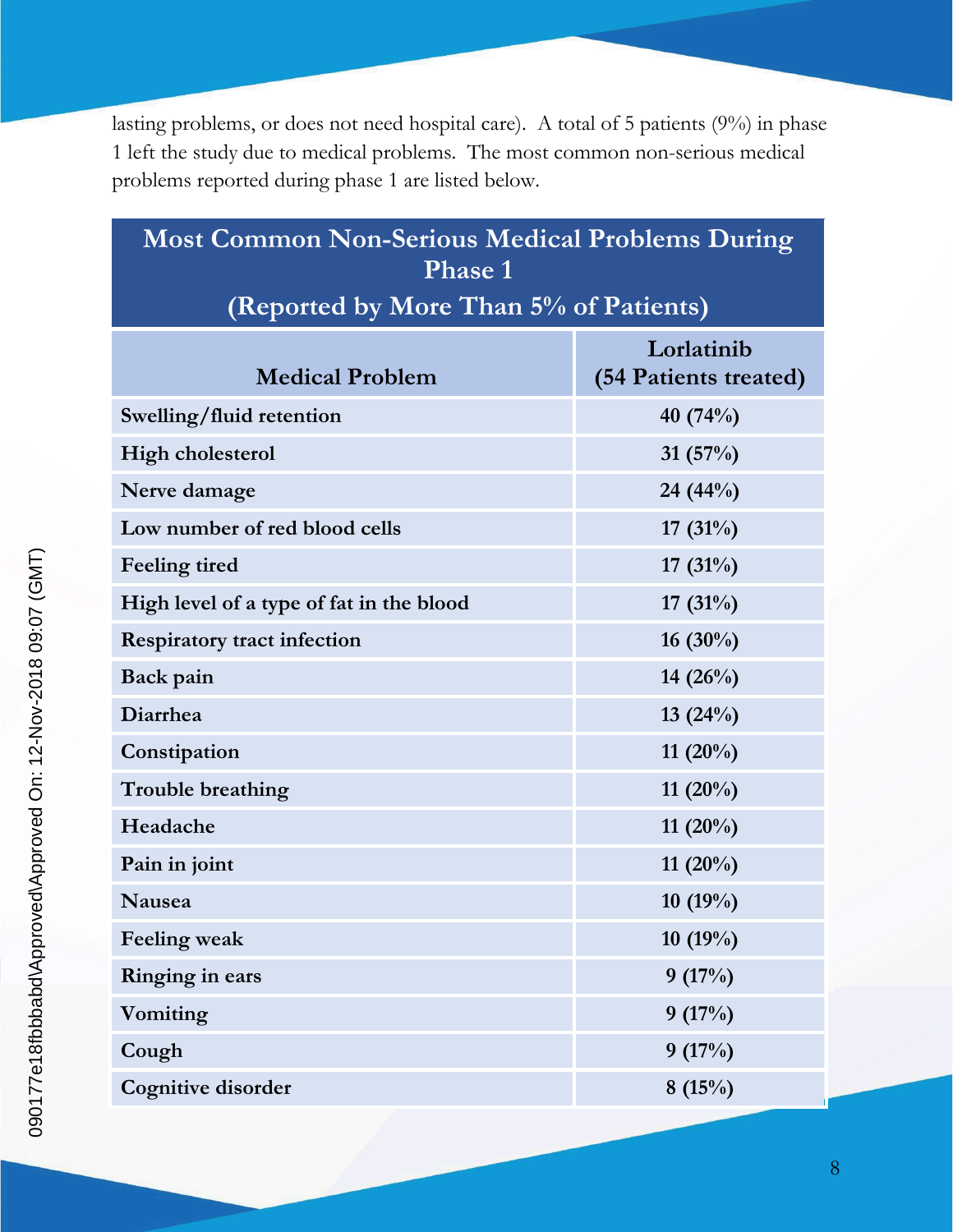| Upper abdominal pain                          | $6(11\%)$ |
|-----------------------------------------------|-----------|
| Trouble walking                               | $6(11\%)$ |
| Swelling of the airways (bronchitis)          | $6(11\%)$ |
| Low potassium in blood                        | $6(11\%)$ |
| Low magnesium in blood                        | $6(11\%)$ |
| Rash                                          | $6(11\%)$ |
| Slowed speech                                 | $6(11\%)$ |
| <b>Numbness</b>                               | $6(11\%)$ |
| <b>Dizziness</b>                              | $6(11\%)$ |
| Urinary tract infection                       | $6(11\%)$ |
| Low number of platelets in blood              | 5(9%)     |
| Stomach pain                                  | 5(9%)     |
| Fever                                         | 5(9%)     |
| Low phosphate in blood                        | 5(9%)     |
| <b>High blood pressure</b>                    | 5(9%)     |
| Changes in facial expression                  | 5(9%)     |
| Trouble with speech                           | 5(9%)     |
| <b>Memory problems</b>                        | 5(9%)     |
| <b>Blurry</b> vision                          | 4(7%)     |
| Trouble seeing                                | 4(7%)     |
| Feeling confused                              | 4(7%)     |
| <b>Feeling anxious</b>                        | 4(7%)     |
| Trouble with speech caused by muscle problems | 4(7%)     |
| Pain in arms or legs                          | 4(7%)     |
| Pain in muscles or bones                      | 4(7%)     |
| Not seeing well                               | 3(6%)     |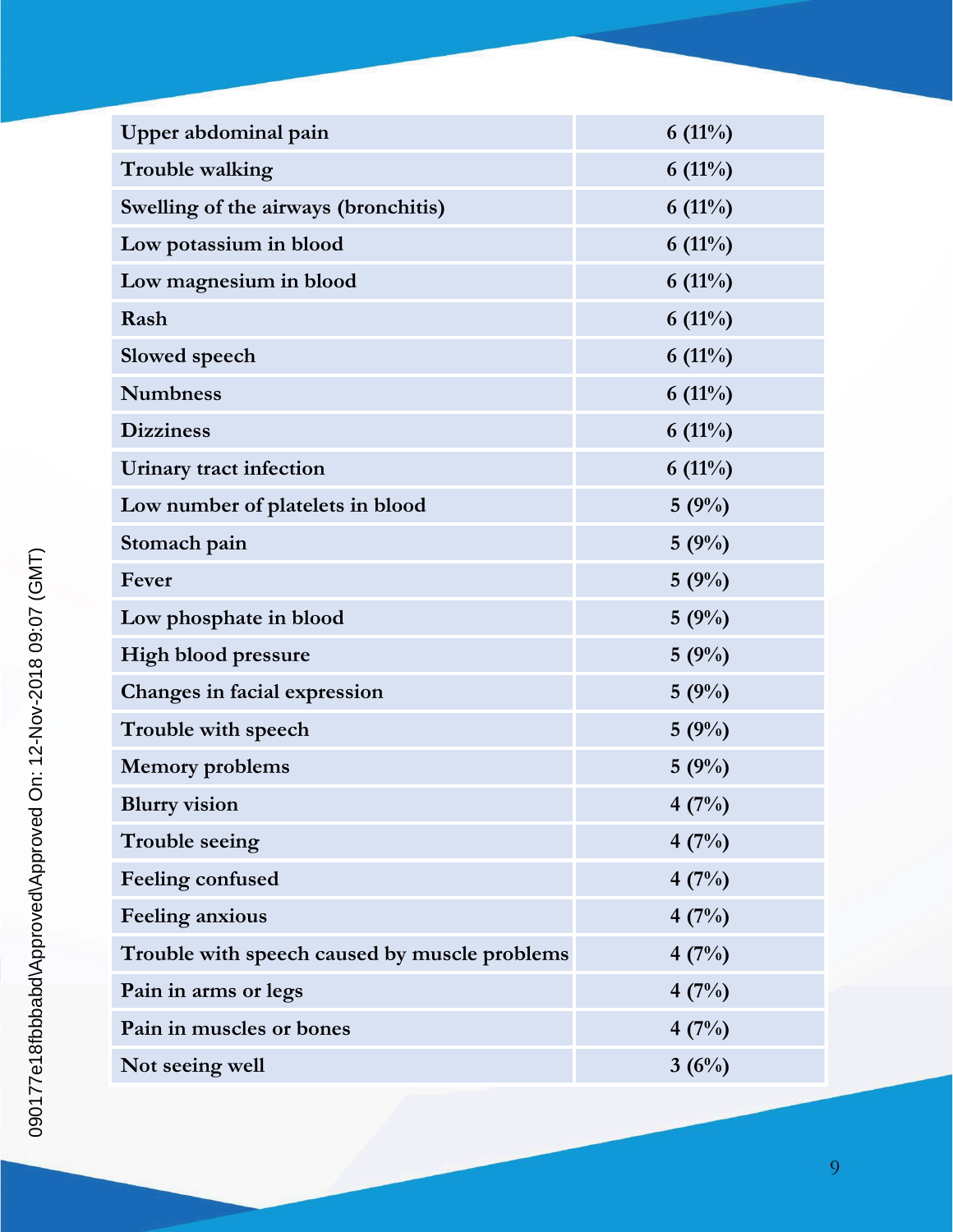| Acid reflux               | 3(6%) |
|---------------------------|-------|
| Dry skin                  | 3(6%) |
| <b>Hair</b> loss          | 3(6%) |
| Nose bleed                | 3(6%) |
| Unable to control bladder | 3(6%) |
| Feeling irritable         | 3(6%) |
| Changes to sense of taste | 3(6%) |
| Trouble paying attention  | 3(6%) |
| Neck pain                 | 3(6%) |
| Pain in muscles           | 3(6%) |
| <b>Muscle weakness</b>    | 3(6%) |

During phase 2 of the study, 273 out of 275 patients (99%) had at least 1 non-serious medical problem. A total of 20 patients (7%) in phase 2 left the study due to medical problems. The most common non-serious medical problems reported during phase 2 are listed below.

| <b>Most Common Non-Serious Medical Problems During</b><br><b>Phase 2</b> |                                             |  |
|--------------------------------------------------------------------------|---------------------------------------------|--|
| (Reported by More Than 5% of Patients)                                   |                                             |  |
| <b>Medical Problem</b>                                                   | Lorlatinib 100 mg<br>(275 Patients treated) |  |
| Swelling/fluid retention                                                 | 159(58%)                                    |  |
| High level of a type of fat in the blood                                 | 155(56%)                                    |  |
| High cholesterol                                                         | 145 $(53\%)$                                |  |
| Nerve damage                                                             | $90(11\%)$                                  |  |
| <b>Trouble breathing</b>                                                 | 60 $(22\%)$                                 |  |
| Joint pain                                                               | 54 $(20\%)$                                 |  |
| Diarrhea                                                                 | 49 $(18%)$                                  |  |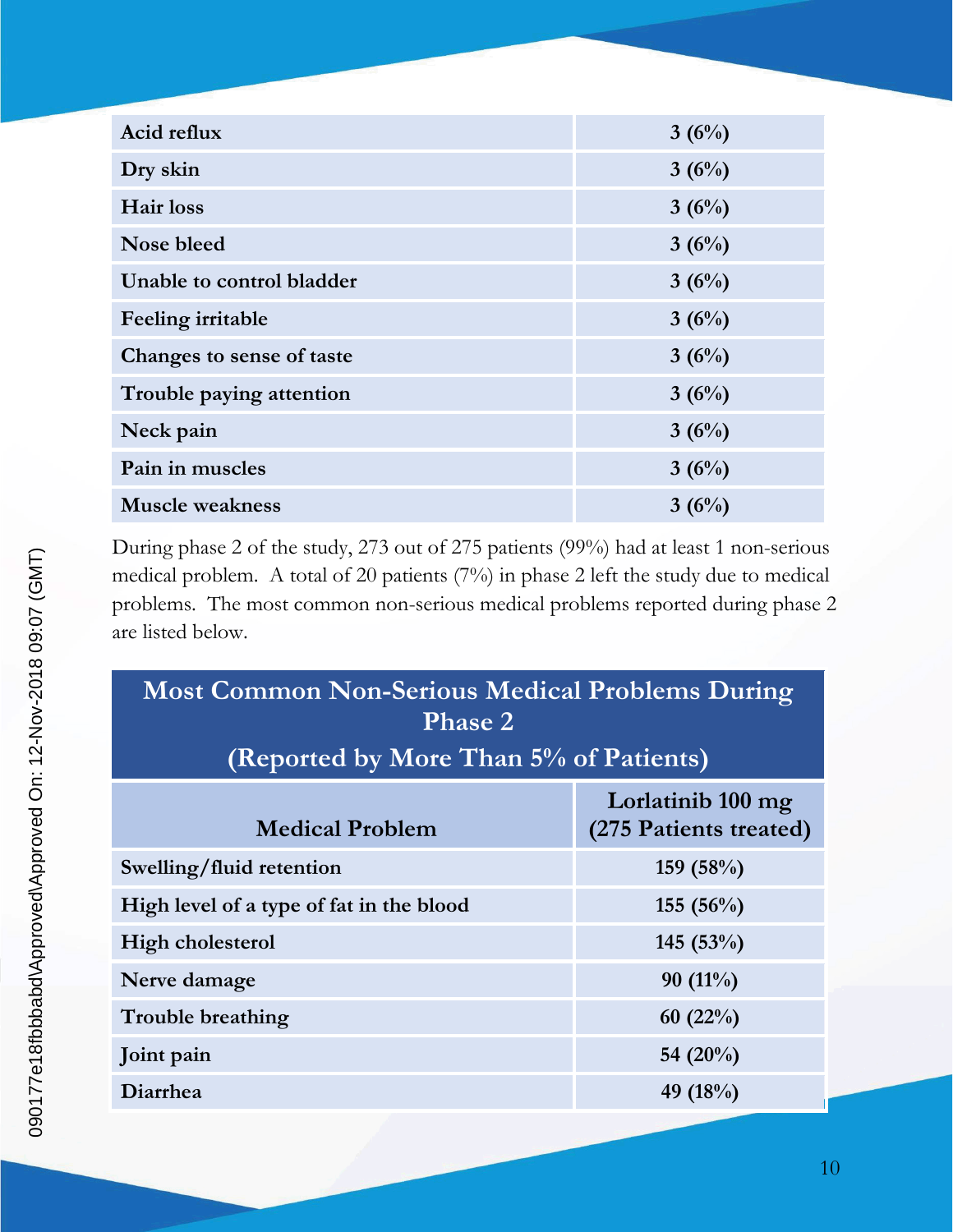| Cough                                                      | 47 (17%)    |
|------------------------------------------------------------|-------------|
| <b>Dizziness</b>                                           | 42 (15%)    |
| Headache                                                   | 42 (15%)    |
| Constipation                                               | 39 (14%)    |
| Nausea                                                     | 39 (14%)    |
| Feeling tired                                              | 37 $(13%)$  |
| Arm or leg pain                                            | 32 $(12%)$  |
| Low number of red blood cells                              | 31 $(11\%)$ |
| Back pain                                                  | $27(10\%)$  |
| Muscle pain                                                | 27 (10%)    |
| Weakness                                                   | 26(9%)      |
| Vomiting                                                   | 24 $(9%)$   |
| Being forgetful                                            | 24 (9%)     |
| Rash                                                       | 23(8%)      |
| <b>Trouble sleeping</b>                                    | 22(8%)      |
| Fever                                                      | 21(8%)      |
| High blood sugar                                           | 20(7%)      |
| <b>High blood pressure</b>                                 | 20(7%)      |
| <b>Respiratory tract infection</b>                         | 19(7%)      |
| Ringing in ears                                            | 19 $(7%)$   |
| Trouble with thinking, remembering, or solving<br>problems | 18 $(7%)$   |
| Chest pain                                                 | 16 $(6\%)$  |
| Low level of a type of protein in the blood                | 16 $(6\%)$  |
| Muscle and joint pain                                      | 16 $(6\%)$  |
| <b>Memory</b> loss                                         | 16 $(6\%)$  |
| Feeling irritable                                          | 16 $(6\%)$  |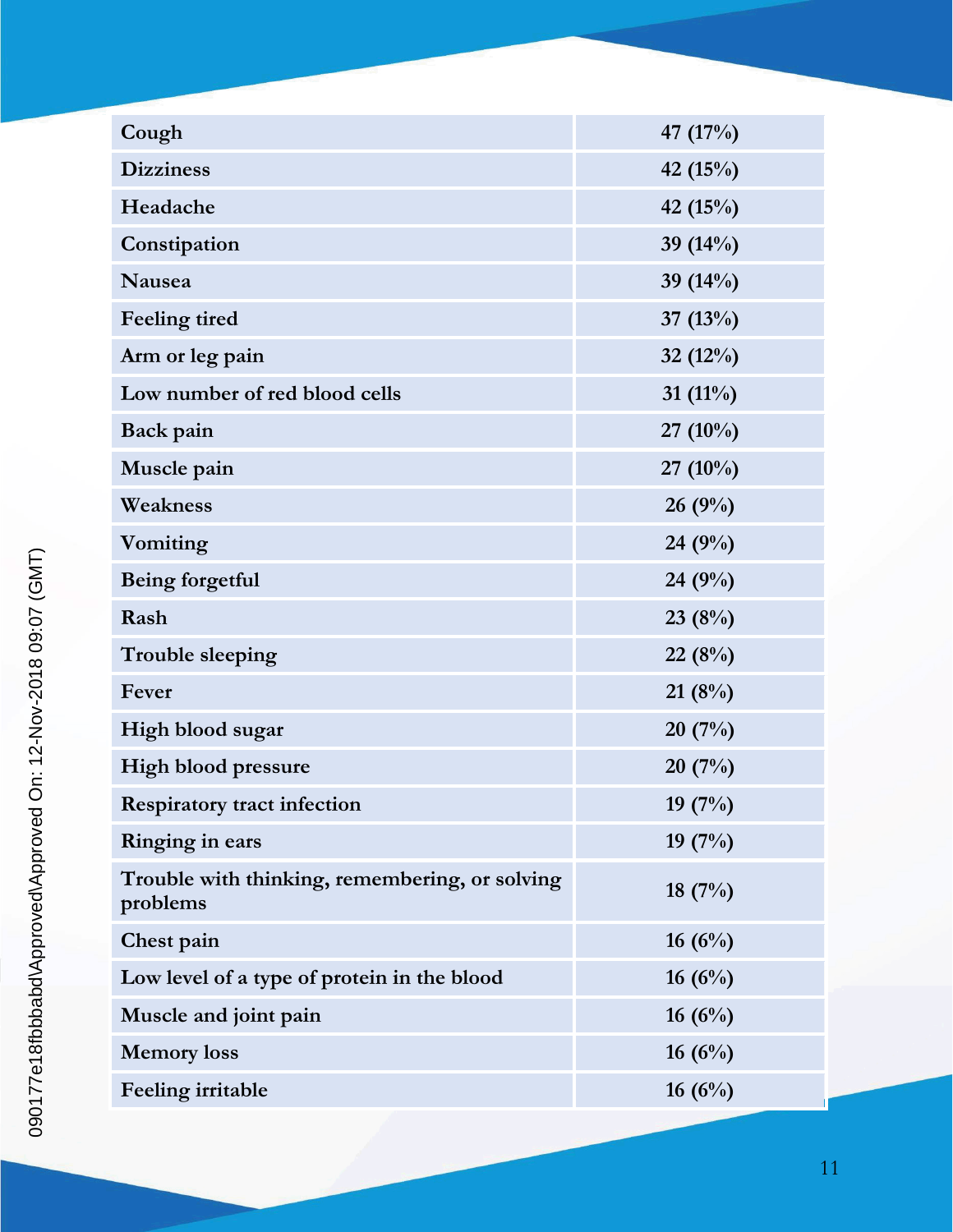| <b>Bloating</b>                     | 15(5%)    |
|-------------------------------------|-----------|
| Low level of potassium in the blood | 15(5%)    |
| <b>Muscle weakness</b>              | 15(5%)    |
| <b>Feeling anxious</b>              | 15(5%)    |
| Trouble breathing during exercise   | 15(5%)    |
| Low appetite                        | 14 $(5%)$ |

# **WERE THERE ANY SERIOUS MEDICAL PROBLEMS?**

A medical problem is considered "serious" when it is life-threatening, causes lasting problems, or needs hospital care.

During phase 1, 28 out of 54 patients (52%) had at least 1 serious medical problem. During phase 2, 89 out of 275 patients (32%) had at least 1 serious medical problem.

As of March 2017, for phase 1, a total of 27 out of 54 patients (50%) died during the study or the follow-up period. For phase 2, a total of 64 out of 275 patients (23%) died during the study or the follow-up period. The study doctors determined that none of these deaths (0%) were related to taking lorlatinib.

#### **WHERE CAN I LEARN MORE ABOUT THIS STUDY?**

If you have questions about the results of your study, please speak with the doctor or staff at your study site.

For more details on this study protocol, please visit:

| www.clinicaltrials.gov        | Use the study identifier NCT01970865    |
|-------------------------------|-----------------------------------------|
| www.clinicaltrialsregister.eu | Use the study identifier 2013-002620-17 |

Please remember that researchers look at the results of many studies to find out which medicines work best and are safest for patients. This study is still ongoing as of November 2018.